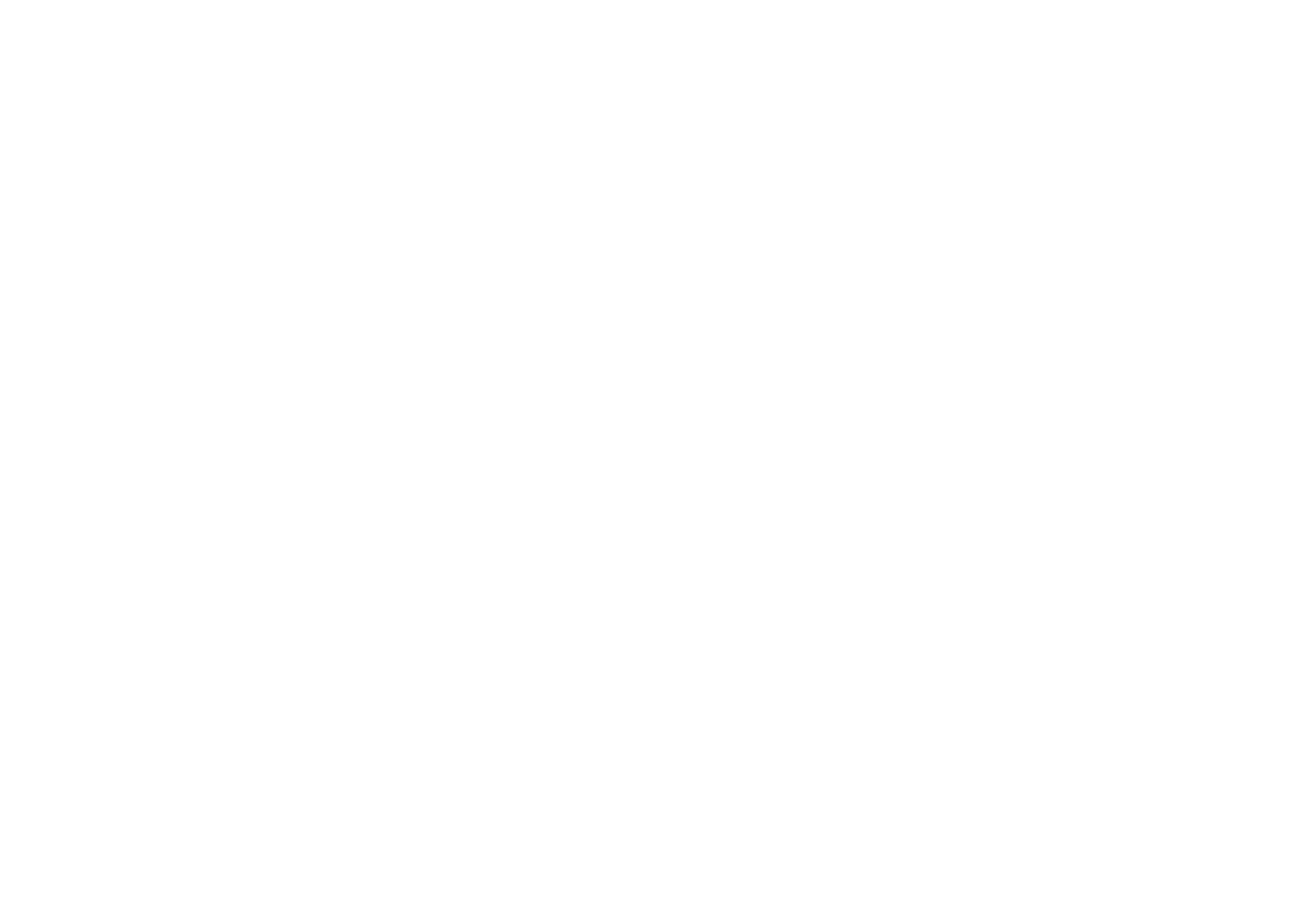## **Content**

| 5 _____________________________Company        |                                                      |
|-----------------------------------------------|------------------------------------------------------|
| 6 ___________________________ EXPERIENCE      |                                                      |
| 8 ________________________ Employees          |                                                      |
|                                               | 11 __________________________ Research & Development |
|                                               |                                                      |
|                                               |                                                      |
| 16 Systemhaus                                 |                                                      |
|                                               |                                                      |
|                                               |                                                      |
| 23 ______________________ International Reach |                                                      |
| 24 _______________________________Overview    |                                                      |
|                                               |                                                      |

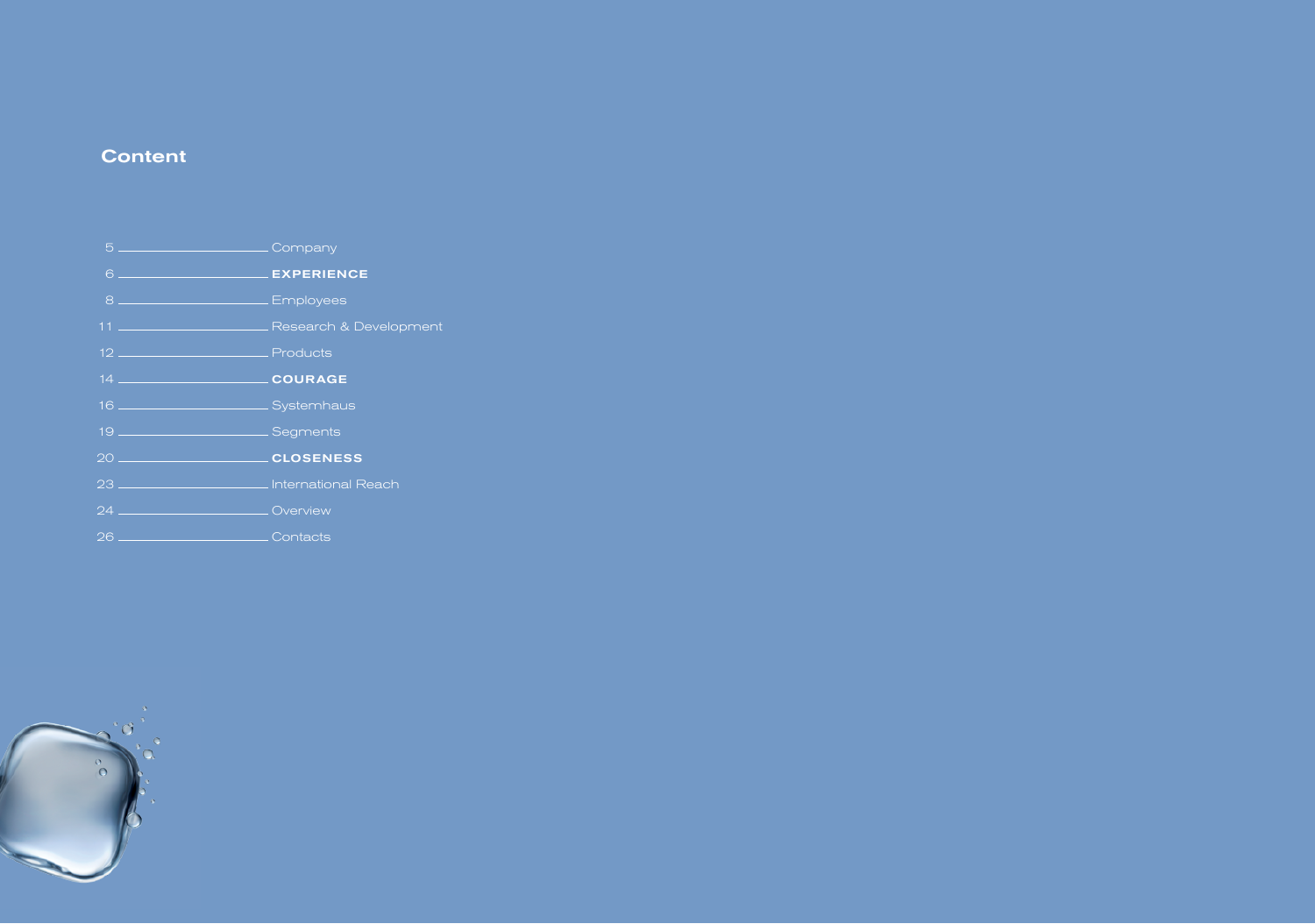## We Have a Fascinating Job.



For over 60 years, we at Bürkert have been devoting a lot of time and energy to liquids and gases. And yet hardly a day goes by without new and exciting challenges which we gladly embrace challenges that help us grow. Whether measuring or controlling, we're fascinated by everything that flows. And without doubt, this fascination has enabled us to become a world leader in the area of Fluid Control Systems. It also drives us to constantly reinvent ourselves without losing sight of our strong values.

Our efforts have created a flexible organization that is evolving every day thanks to its closeness to the customers. It is a closeness that is second nature to us as a medium-sized company. Bürkert's expanding global network, combined with the constant optimization of our processes across all segments, allows us to exchange experience directly and develop joint solutions more quickly and effectively.

This fascination for our business also motivates us to continue venturing beyond the confines of specific market sectors and to seek exceptional solutions to unconventional problems. The segmentation of markets is one example of the specific courage at Bürkert to diverge from standards. This allows us to deliver maximum customer benefit, especially when it comes to application-oriented system solutions, without losing sight of our product-based solutions. Is there anything more fascinating than that?

Let us fuel your fascination, too. Welcome to Bürkert!

Yours Sincerely

Heribert Rohrbeck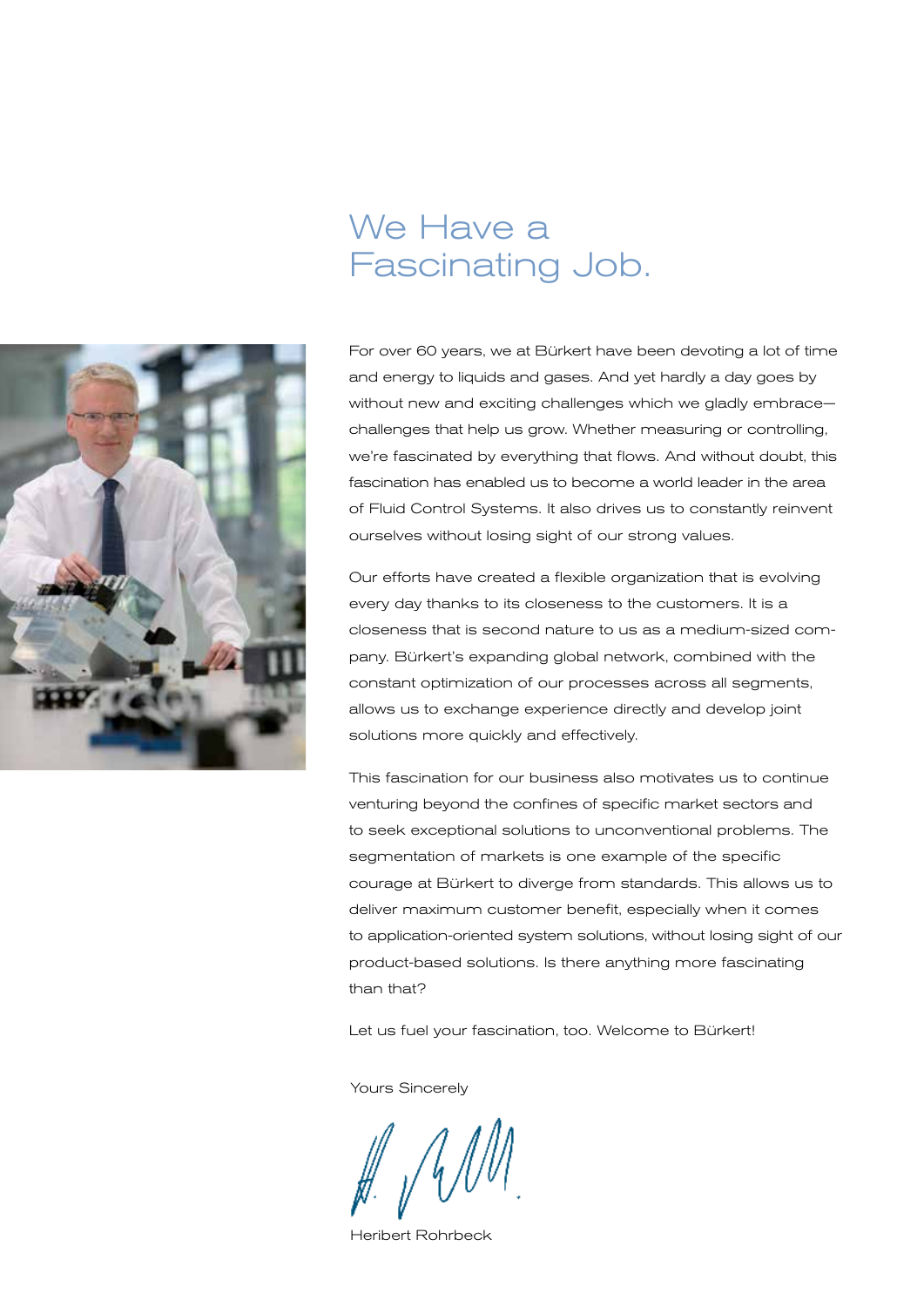Today, customers all over the world view Bürkert as a valued partner when it comes to working with fluids and gases. Why? Well, probably because we always think one step ahead, and that's not something we just started doing yesterday. Not only do we think ahead, we also think outside the box. For this reason, we have established ourselves as a provider of integrated system solutions, a dedicated consultant, and a manufacturer of leading technology products. Our bundled expertise is truly unique in the market just as unique as the experience we've accumulated in more than 60 years of passionate work.

Wherever fluids and gases are used, there is always a need to measure, control, and regulate. That's why our products and solutions can be found virtually anywhere: In gasoline pumps and brewery plants, in emergency ambulances and dentists' chairs, in space satellites and subway ducts.

Today, we are one of the world's leading companies for Fluid Control Systems. We enjoy doing what we do—every single day.

The foundation for the company's success was laid in 1946. Even then, the founder of the company, Christian Bürkert, whose name the company still bears today, had a clear vision: He wanted to develop innovative technology for the fundamental needs in those days. Bürkert's first successful products were temperature controllers for incubators and stoves—things that were desperately needed at that time. Then the 1950s brought rapid social and economic development. As a result, our company's main focus shifted to fluid media because Christian Bürkert soon realized the fascination and the potential offered by this newly developing market. Bürkert became the driving force of progress in measurement and control technology. We revolutionized valve technology with the world's first plastic-molded solenoid coils, and then again with the introduction of the first universal modular valve system. And that's just mentioning two of our numerous developments.





## Different.

*in each conversation with us as well.*

Company 5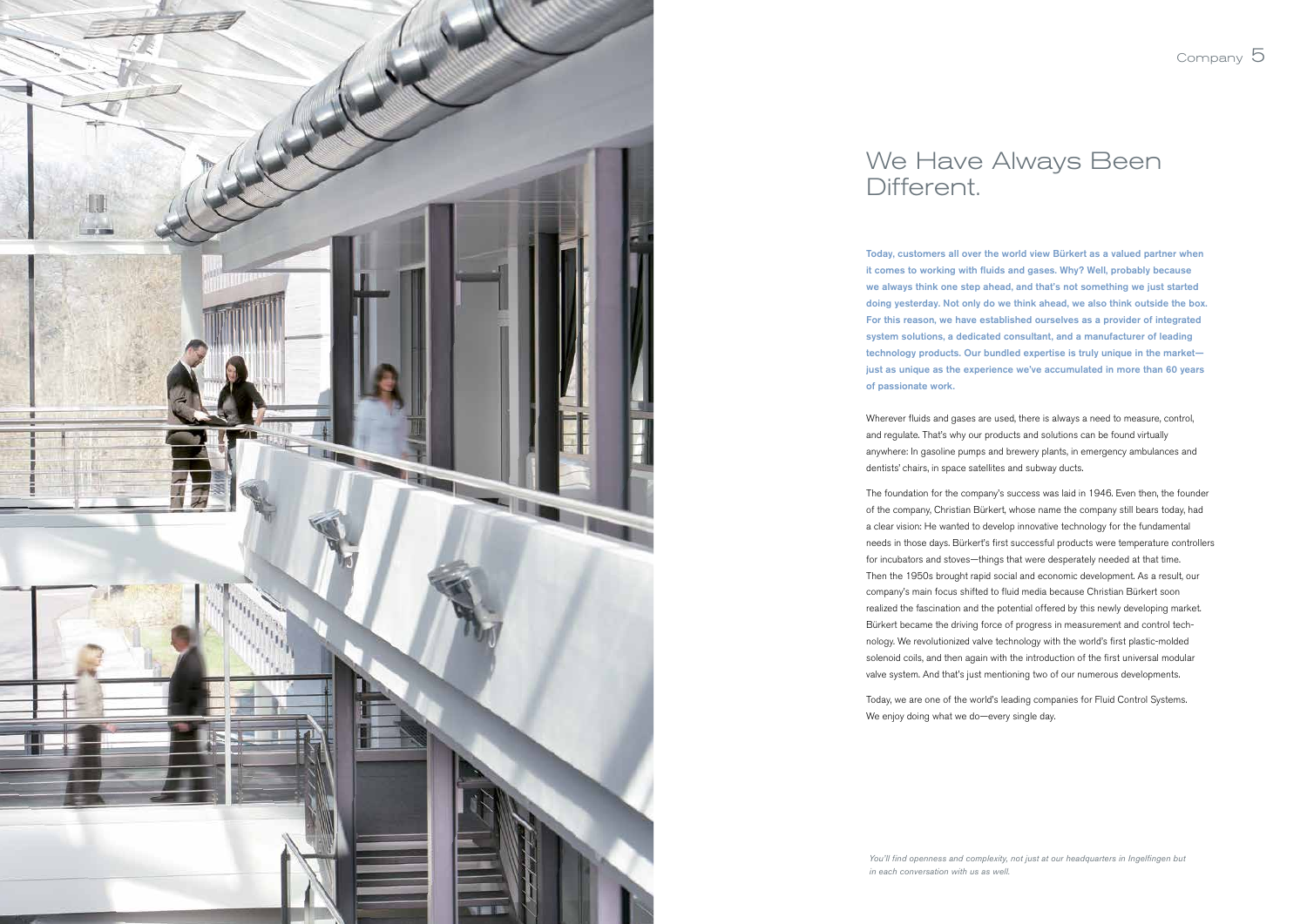Some things do not come easily. They must be accumulated over time, learned from others, or constantly reacquired—which is what makes them so valuable. One of these things is experience. It's only through experience that you can develop ideas that will open up genuinely new ground. Those who share our core aspiration to continue exploring new paths will appreciate all the more the value of experience in business and for a business. This is why we leave no stone unturned when it comes to broadening our experience and passing it on to our customers. So that everyone can benefit from it.

## EXPERIENCE

 $\circ$ 

 $\Omega$ 

 $Oz$ 

 $\circ$ 

 $\circ$   $\circ$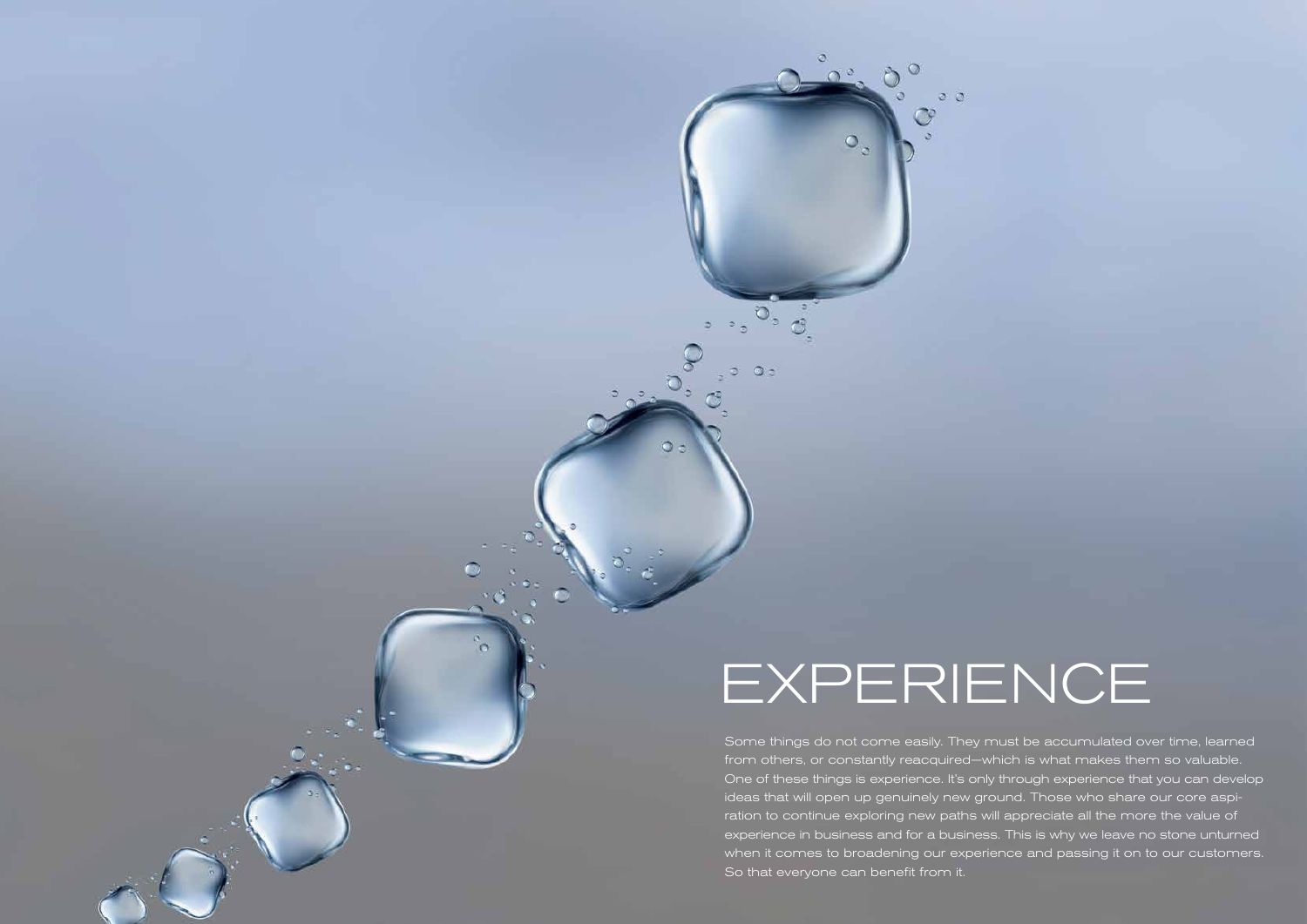Fascination has a serious side effect: It's contagious. That's why today over 2,500 Bürkert employees worldwide are pursuing a mutual goal—with passion, competence, and drive: To offer more with each job than the customer expects. We are fascinated by the challenges of fluid media; fascinated by the multifaceted possibilities of state-of-the-art measurement and control technology; fascinated by the chance to take the future into our own hands.

At Bürkert, no one just has one job. Our complex tasks require our employees to think and act beyond their functional boundaries. And they do so with enthusiasm. Our employees' own initiative is certainly one of the most distinctive characteristics of our company worldwide. At Bürkert, everyone should—and everyone can. We assure this through individual continuing education measures and a process organization that is consistent throughout the company. And that benefits both our customers and our employees.

We have valued open project work for many years. If complex tasks arise—and this is almost always the case—we assemble the best team for the particular job. A healthy mix of experienced specialists, managers, and young trainees ensures optimal work results. Our employees are full of ideas, inspired, educated, and competent. All contribute their experience, knowledge, and creativity in order to achieve more as a team. And at the same time, they also expand their own wealth of experience as well as that of our company.

## Nothing but Fluids on Our Minds.



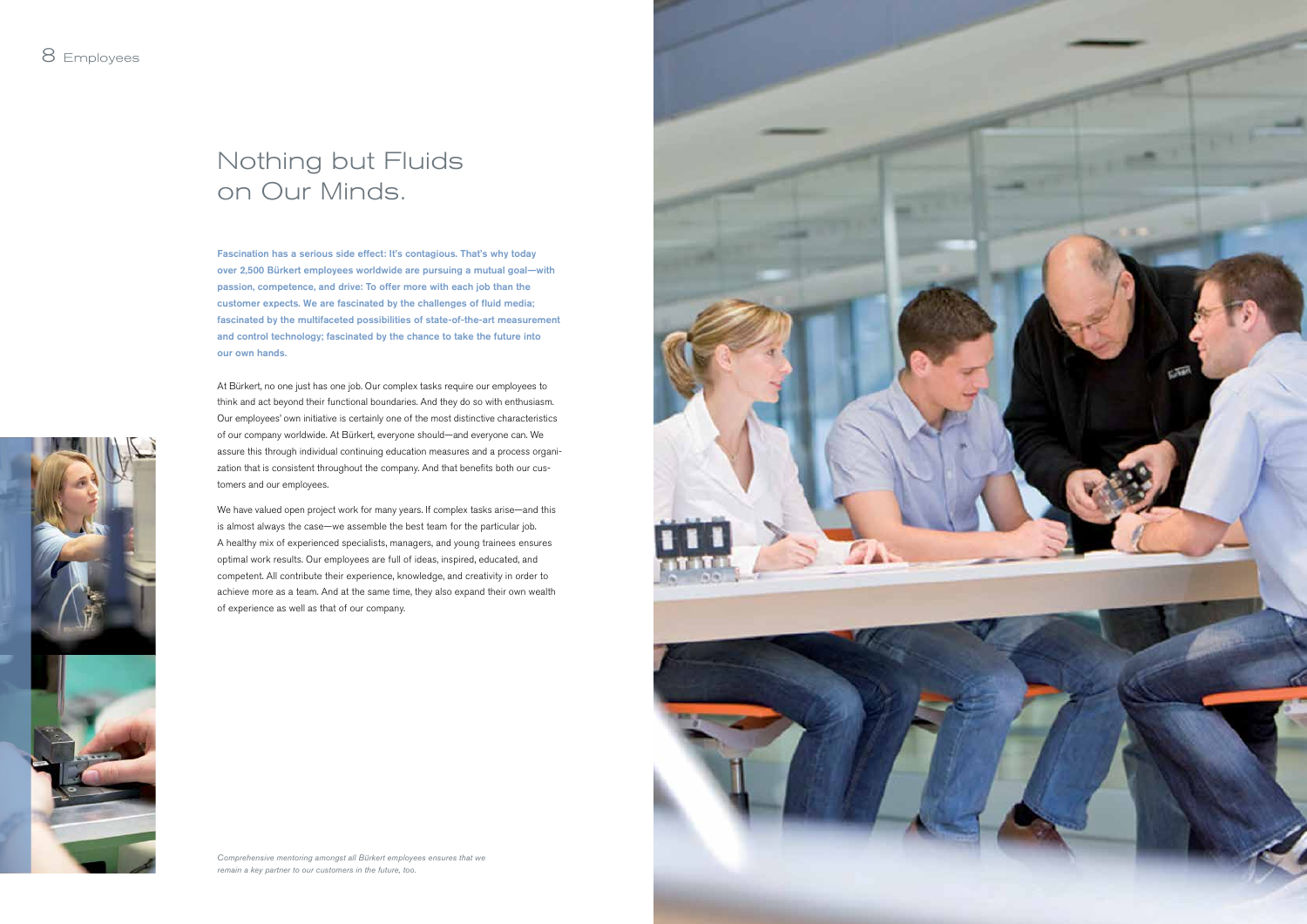Quite possibly no other company in our industry invests as much in re-search and development as we do. Today, we are shaping the future of fluid technology in four research and development centers. And we do not simply wait until our customers give us a difficult problem to solve. On the contrary. We continuously observe markets as well as consumers and their wishes. From this, we derive the requirements our products must fulfill in the future. And when the time comes, we often have a solution ready.

Our aspirations are to develop products that represent milestone achievements, e.g. TwinPower. Products that fulfill a particular task to perfection. Products that can offer more value than a competitor's product. Products that are better than anything that ever existed before. Products that sometimes even make the impossible possible. All within a system. In other words, products that are adaptable and usable in ways that go far beyond just one certain type of application. That this works and has done so more than 30 times in the past year alone—well, we suppose our experience may have something to do with it.

We are curious. But that is not the only reason why we work with the latest methods and technologies in research and development. Concepts such as simultaneous engineering, rapid prototyping and intelligent control of data flows make accelerated development processes possible, and at the same time ensure top quality results. And because we believe that sometimes you have to embark on completely new paths to achieve truly new solutions, we are strongly involved in fundamental research in collaboration with leading scientific institutes.



## We Do Not Just Accept Challenges. We Look for Them.

*The only thing impossible for us is the word impossible. At Bürkert, we simply do not accept such barriers—after all, free thinking is the key to extraordinary solutions.*

![](_page_6_Picture_7.jpeg)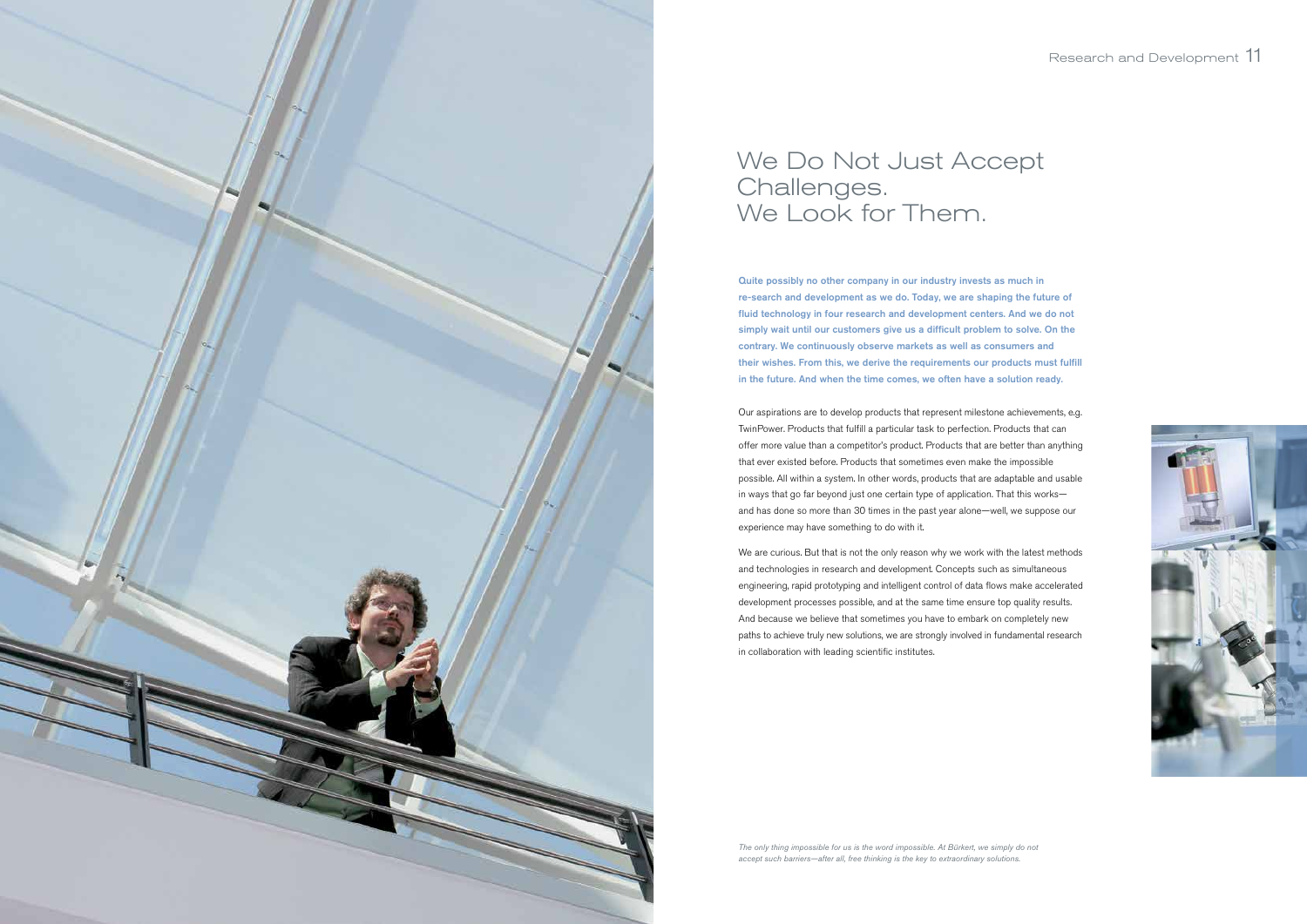Whether food industry, biotechnology, or automotive industry, whether gigantic manufacturing plant or small consumer product, whether measuring, controlling, or regulating: Our products and system solutions can be found wherever fluids and gases are used. They are highly efficient-in two different respects. Our products and system solutions significantly contribute to an efficient overall process. At the same time, they are not just tailored to their respective application, but can quickly and efficiently be adapted as system solutions for other industries, products, and purposes as well.

As one of the few providers on the market, we cover the entire process involved in working with fluid media: measuring, controlling, and regulating. To most of our customers, we are far more than just a provider of excellent products (although currently our product range spans more than 28,500 different products). Our customers also value us as a trusted consultant and experienced system solution provider.

Quite possibly no other company's range of expertise in this sector is as extensive as Bürkert's. This makes us fast and independent. We are a one-stop shop—even when it comes to complex projects or highly sensitive, hygienically demanding enviroments.

Our customers are always on the safe side with Bürkert in other respects, too. Our products, manufacturing, as well as the entire company are DIN ISO 9001 certified. Moreover, we are the first valve manufacturer outside of North America to receive the CSA Category Certification. This allows us to carry out all mandatory measurements ourselves and, if necessary, to issue the required certification to our customers. We also have ATEX certification and Ex approvals for various markets. And for us, it goes without saying that we adhere to international standards and norms.

## No Fluid Flows Past Us.

*Quintessential Bürkert—eControl, the first controller for simply everything: Flow rate, pressure, temperature, pneumatic and electrical systems, plastics processing, metal processing, and many other applications.*

![](_page_7_Figure_7.jpeg)

![](_page_7_Picture_8.jpeg)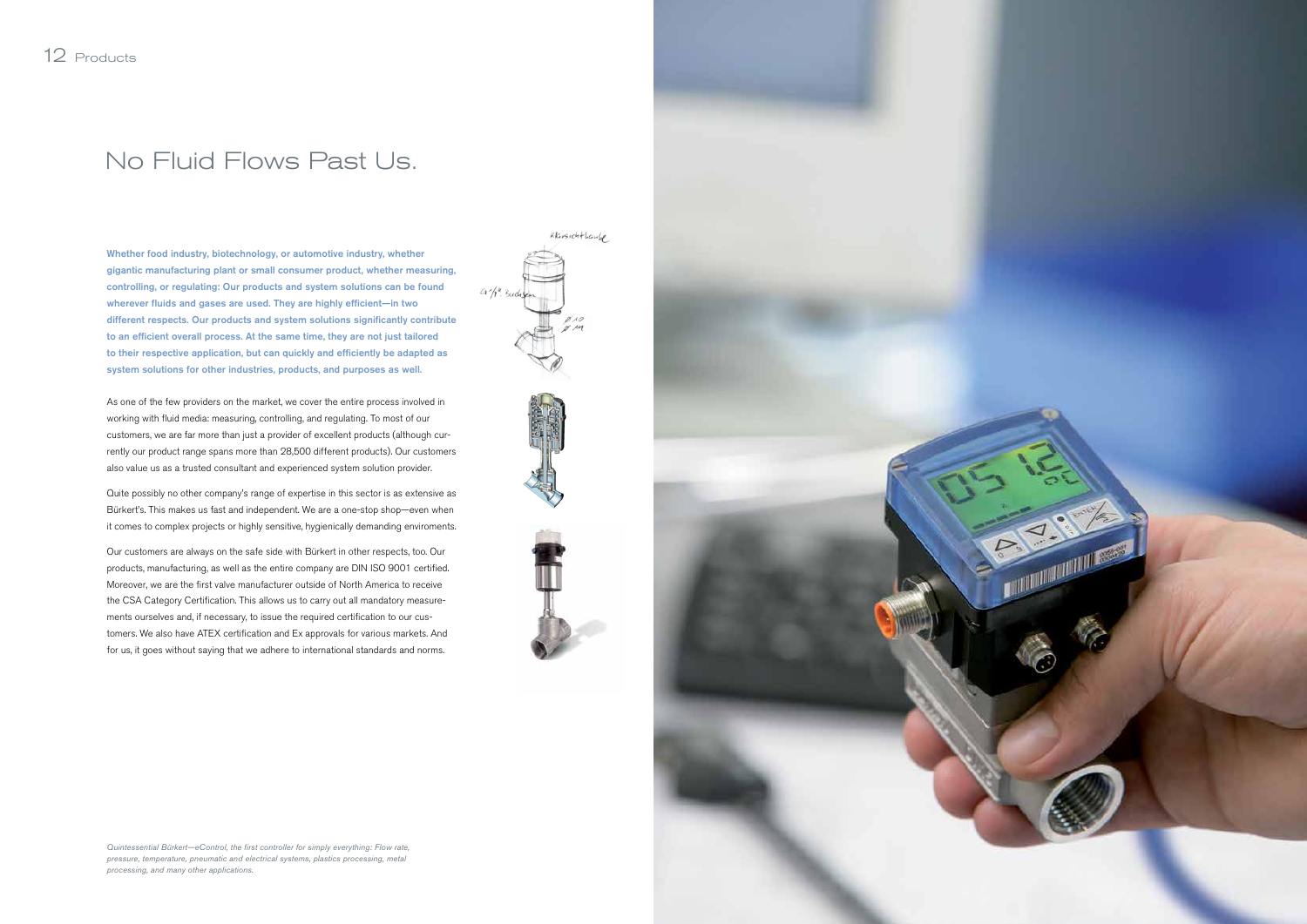By restricting yourself to fine-tuning what already exists, you'll eventually come up against limits—whether technical, economic, or indeed personal. Transcending those limits takes courage. The courage to be different and believe in your own ideas. The courage to venture into the unknown, seek new paths and mastermind inspirational products. Only with courage you can start searching today for solutions to the challenges of tomorrow. Which is why courage is the vital stepping-stone to our success—as is eloquently reflected in our company history: Instead of being content with the status quo, we constantly reinvent ourselves and our products.

 $\circ$ 

# COURAGE

 $\circ$ 

 $\int_{0}^{0}$ 

 $\overline{\phantom{a}}$ 

 $\circ$ 

 $\circ$ 

 $\circ$ 

 $Q_{\infty}$ 

 $\circ$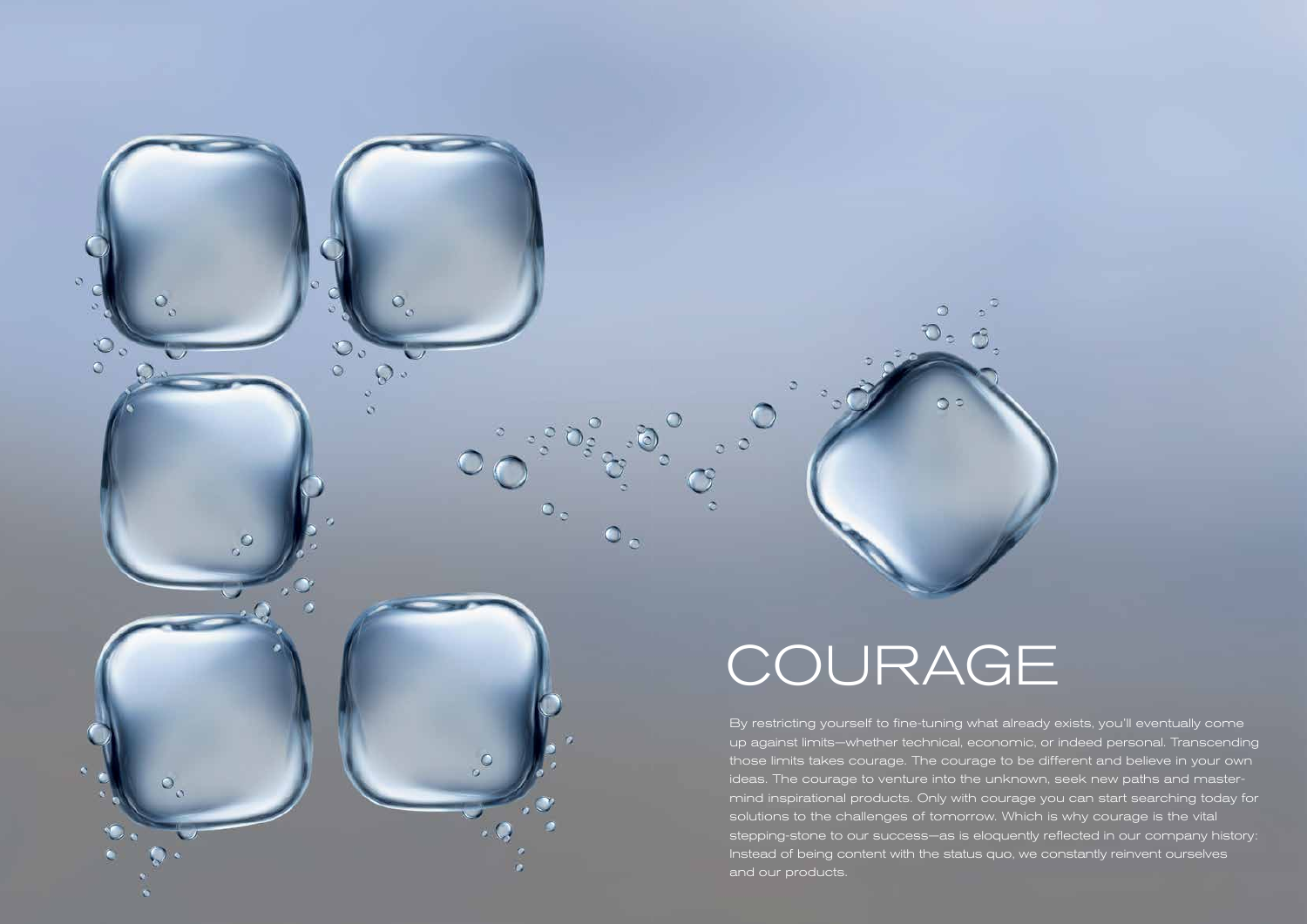First, there was the question of providing more. More than just components. More connection options. More individuality. And more possibilities. That was at the beginning of the 1990s. We already had all the answers in store long ago—figuratively speaking, of course. For that reason, it was only logical to build a separate facility to serve as the "storehouse." Here, we exclusively devote our work to customer-specific system solutions. The term "Systemhaus" stands for this development. In the meantime, there are five such Systemhaus locations —in Germany, North America, and China.

Employees with experience in different processes work closely together in these "houses". This means we travel short distances, both spatially and in terms of sharing ideas. And that, in turn, translates into reduced response times for customer requests and a direct, holistic improvement regarding the development of solutions. Our Systemhaus locations provide ideal conditions for developing customer-specific system solutions. Technical concepts, calculation of costs, machining, prototype manufacturing, testing, and documentation—all steps are carried out in one location.

Our Systemhaus in Ingelfingen is backed by our Systemhaus locations in Dresden (main focus: electrical fluid systems) and Dortmund (main focus: control cabinet construction and welding technology).

In order to also be able to implement our system concepts locally for our customers in other important markets, a Systemhaus was opened in Charlotte (USA) and in Suzhou (China). There, teams of experts with extensive market-specific knowledge can develop very specific solutions.

Way too much system? Don't worry. Of course, all of our products and services are also available individually—here, too, we completely adjust to our customers' wishes. But perhaps it is reassuring to know that, no matter what, you can always count on our expertise, our enthusiasm, and our reliability—we tackle everything, from simple requests to seemingly unsolvable problems.

## Everything Flows Together in These Houses.

*A picture symbolic of our Systemhaus concept—accomplishing great things by working hand in hand. An open system with a wide range of experiences leading to a wide range of solutions.*

![](_page_9_Picture_8.jpeg)

![](_page_9_Picture_9.jpeg)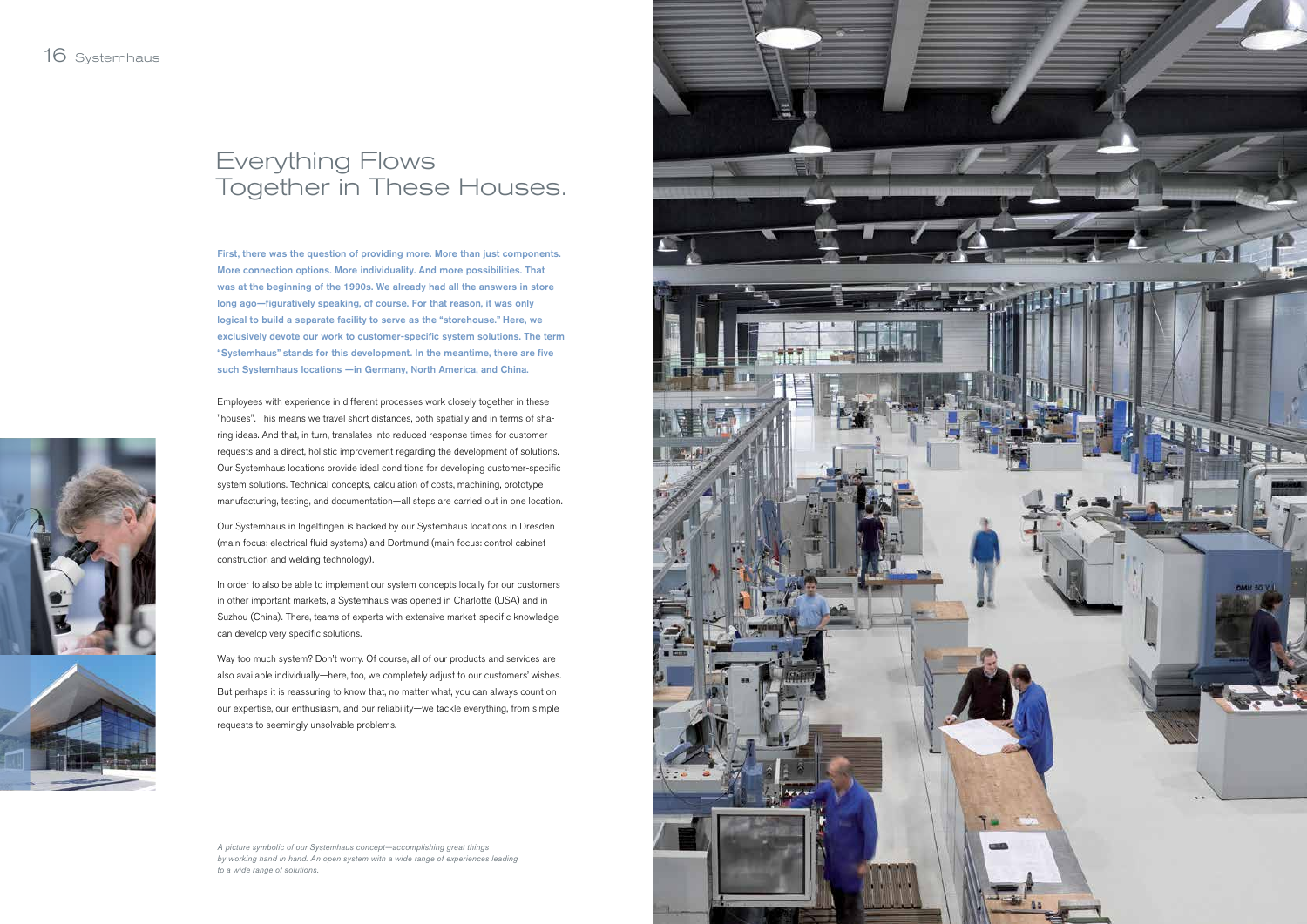### Segments 19

![](_page_10_Picture_16.jpeg)

Our experience and courage to persistently think beyond boundaries have taught us: The application solutions we develop for one particular industry can also serve as blueprints for others. In other words, the application solutions we develop for a brewer can also be useful for a high-tech laboratory. That's why we've grouped – or 'segmented' – our activities according to the real applications our customers use.

At Bürkert, our segments are Water, Gas, Hygienic and Micro. Each of these segments combines a range of technologies to offer our customers individualised solutions for specific applications.

### .water .gas .hygienic .micro

### Water – Our most precious commodity

Inside the refreshing world of Water, expertise in managing this precious resource makes all the difference. Our Water solutions play a major role in one of life's necessities – from wastewater treatment to mineral water production and comfortable living.

### Gas – Invisible but powerful

Inside the refined world of Gas, precise control and repeatability are par for the course. Our extensive Gas portfolio features in a diverse range of industrial applications – from infant respirators to automatic welding machines and turbine blade coatings.

### Hygienic – In safe hands

Inside the pure world of Hygienic, cleanliness, easy validation and the very highest standards are everyday concerns. Our experience in dependable Hygienic solutions meets many different needs: from medicine production, to clean utilities, to steamcontrolled pasteurisation.

### Micro – Small is beautiful

Inside the miniaturised world of Micro, every drop counts. A world where precise handling of even the smallest liquid volumes becomes refreshingly simple. Our Micro products and systems excel in a wide range of equipment – from blood analysers and dialysis equipment to ink-jet printers and soft-drink vending machines.

![](_page_10_Picture_0.jpeg)

## Fascinatingly Versatile.

*Bürkert's unique application approach to segmentation allows us to apply our knowledge to a wide range of industries. By focusing on an application, we become experts for the entire flow process and valuable partners for our customers.*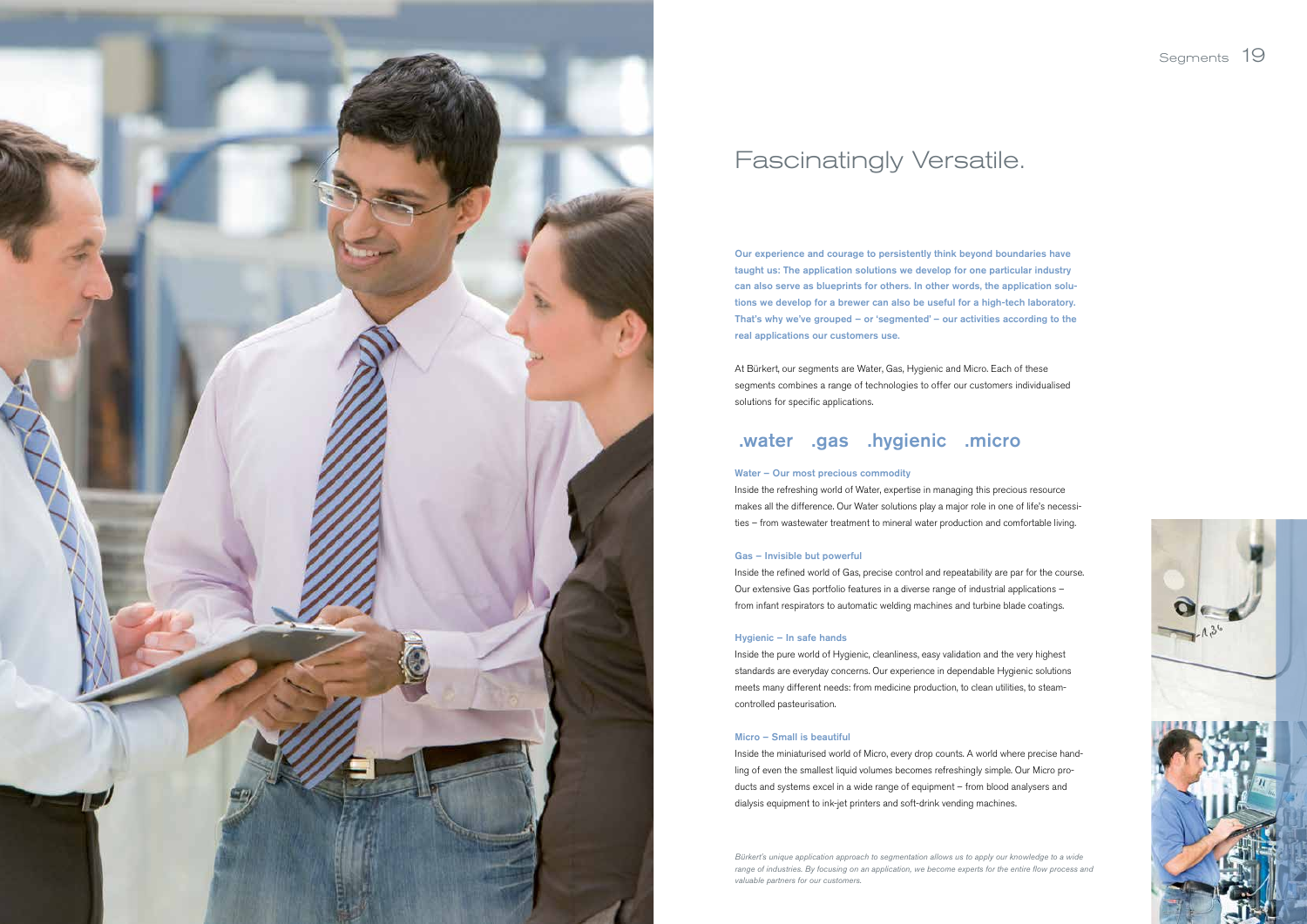Some things are completely taken for granted. It is only when they are missing that we appreciate their true importance. This applies in particular to closeness. Without closeness, it is hard to build relationships and forge genuine mutual understanding. As an established medium-sized company, we know this. And we know the importance of keeping communication paths short—both inside and outside the company. This is why we make such a point of facilitating personal contact at each of our locations worldwide. For even as a global player, there is one thing we never lose sight of: personal interaction.

![](_page_11_Picture_2.jpeg)

a

ര

O

 $\circ$ ွဴ

 $\sigma$ 

## CLOSENESS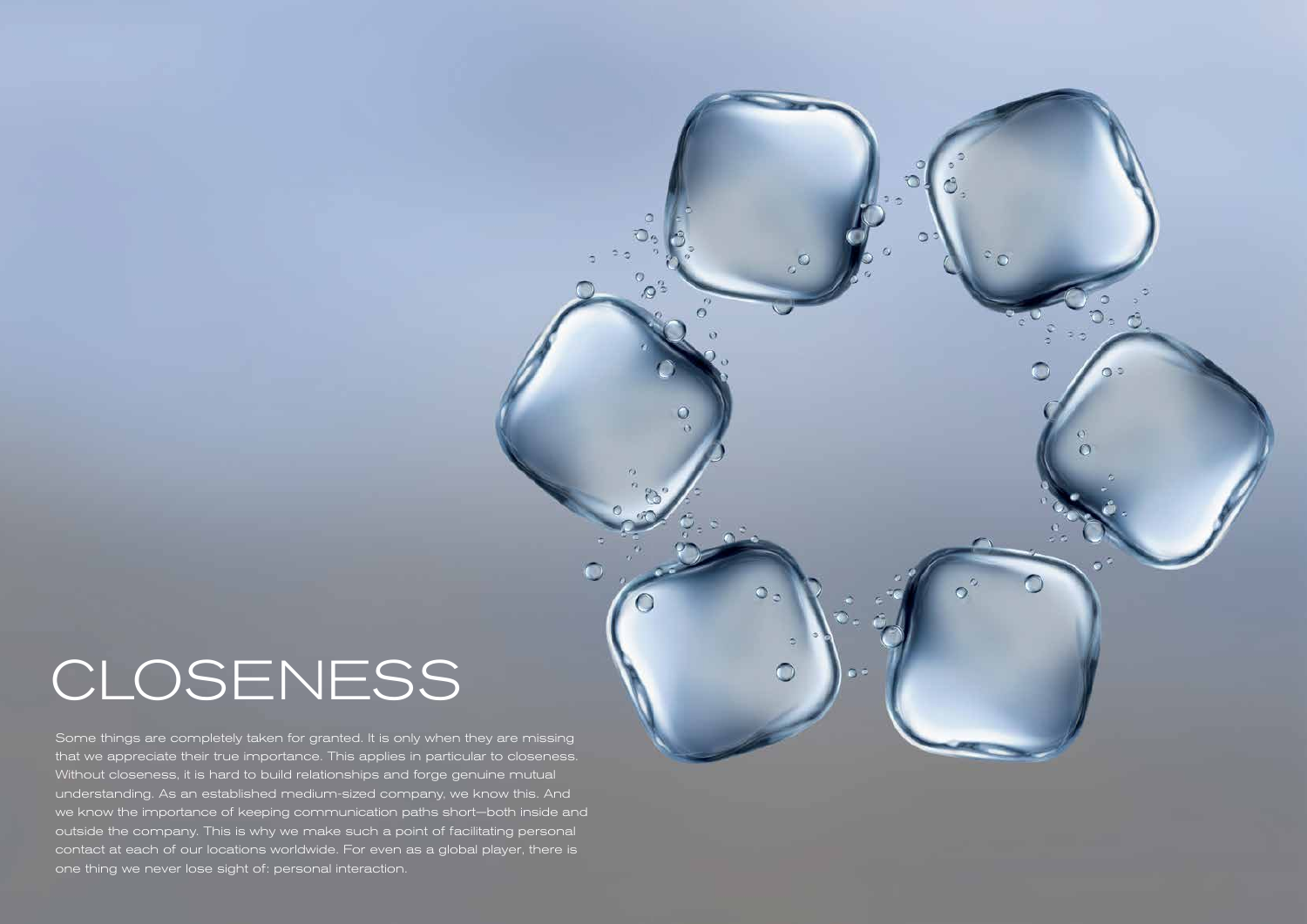![](_page_12_Picture_0.jpeg)

With 35 branch offices and seven production locations, we are close to our customers worldwide. But these are not merely centrally operated satellite sales offices: Together with our Ingelfingen headquarters and our four research and development centers, these offices form Bürkert's global network in which a continuous exchange of knowledge and experience is cultivated.

Everywhere in the world, we are close to our customers and therefore know at first-hand about their specific tasks and problems. Experiences gained in the individual countries are continuously fed into our central knowledge pool so that customers all over the world can benefit from our global presence.

We also promote international collaboration in other ways, for example through the creation of our global "Technical Training Program." More than 550 employees participate in the training program each year, which includes presentations, practical exercises, and factory tours. But for us, it is about more than just an exchange of experience and knowledge. It is about developing a true, deep understanding of other cultures—because that is the prerequisite for true closeness.

As a result, our customers benefit from their closeness to a friendly partner along with the resources of a global company.

## Wherever You Are,

We Are Not Far Away.

### International Reach 23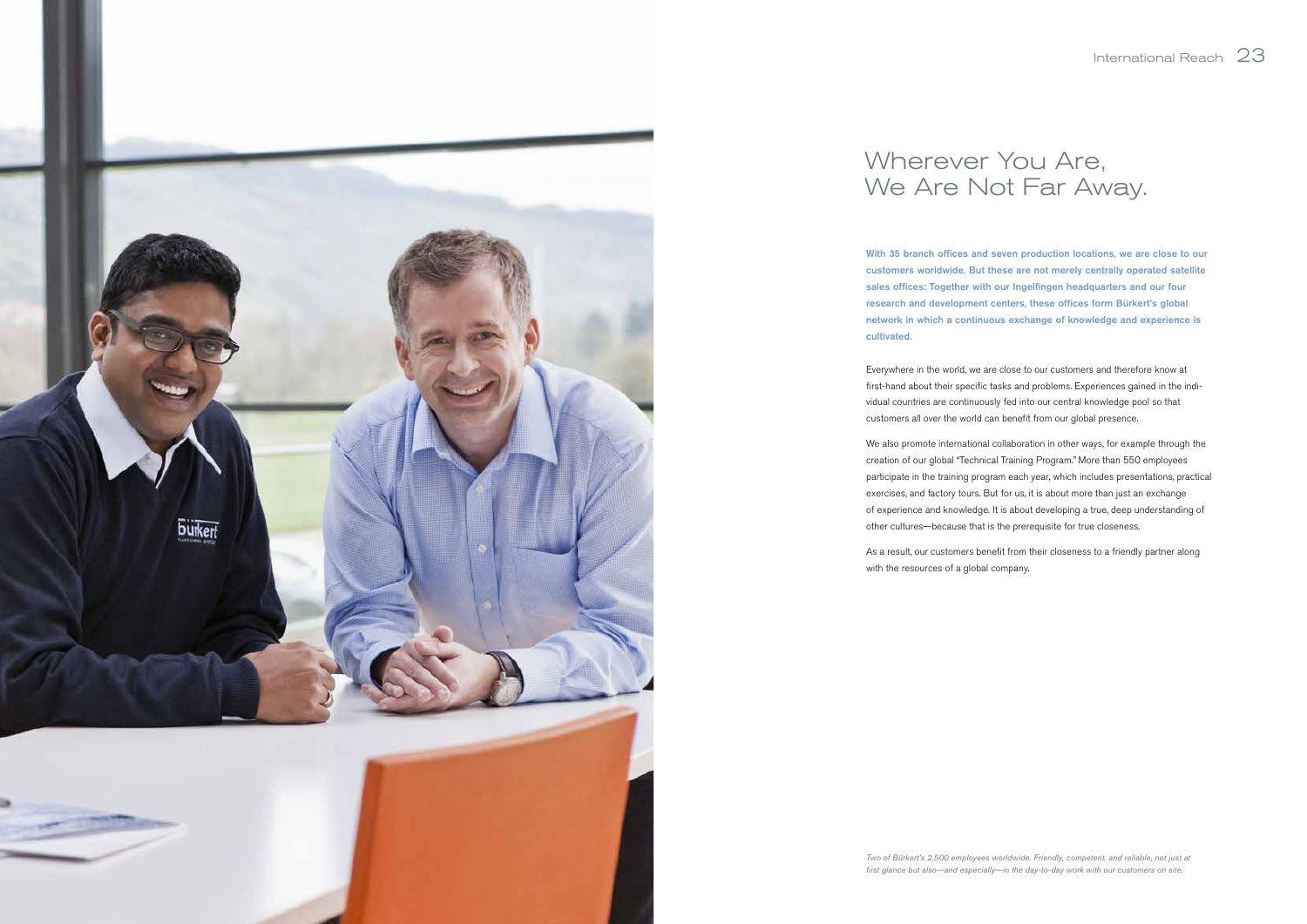#### Company data:

Sector: industrial measurement and control technology, fluid technology Founded in: 1946 Founder: Christian Bürkert Type of company: GmbH & Co. KG (limited partnership with a private limited company as general partner); 100% family owned Proprietor: Bürkert family Management: Bürkert Group: Heribert Rohrbeck German companies: Heribert Rohrbeck, Gerhard Koch Company headquarters: Ingelfingen, Germany Branch offices: 36 Employees: over 2,500 worldwide (about 1,400 in Germany) Trainee rate: 9,6% Consolidated sales in 2013: 411 million euros (+5% over previous year) R&D rate: 8,8% Export rate: 80% Investment (asset) rate: 7,4%

![](_page_13_Figure_35.jpeg)

![](_page_13_Picture_36.jpeg)

## The Company at a Glance.\*

Products and services: Research and development

Production Consulting and engineering Supply

Initial operation Training

After-sales service

### Applications:

Filling level control Flow control Pressure control Temperature control Analysis control Metering technology

#### Product lines:

Solenoid valves Process and control valves Pneumatics Sensors **MicroFluidics** MFC/MFM and Solenoid control valves

Control devices

Segments:

Water Gas Hygienic Micro

### Sectors, e.g.:

- Aeronautics
- Analysis technology
- Automotive industry
- Biotechnology
- Chemical industry
- Cosmetics industry
- Electronics
- Energy
- Food industry
- Genetic engineering
- Mechanical engineering
- Medical technology
- Packaging industry
- Pharmaceutical industry
- Sanitary engineering
- Semiconductor industry
- Textile industry
- Water treatment

![](_page_13_Figure_34.jpeg)